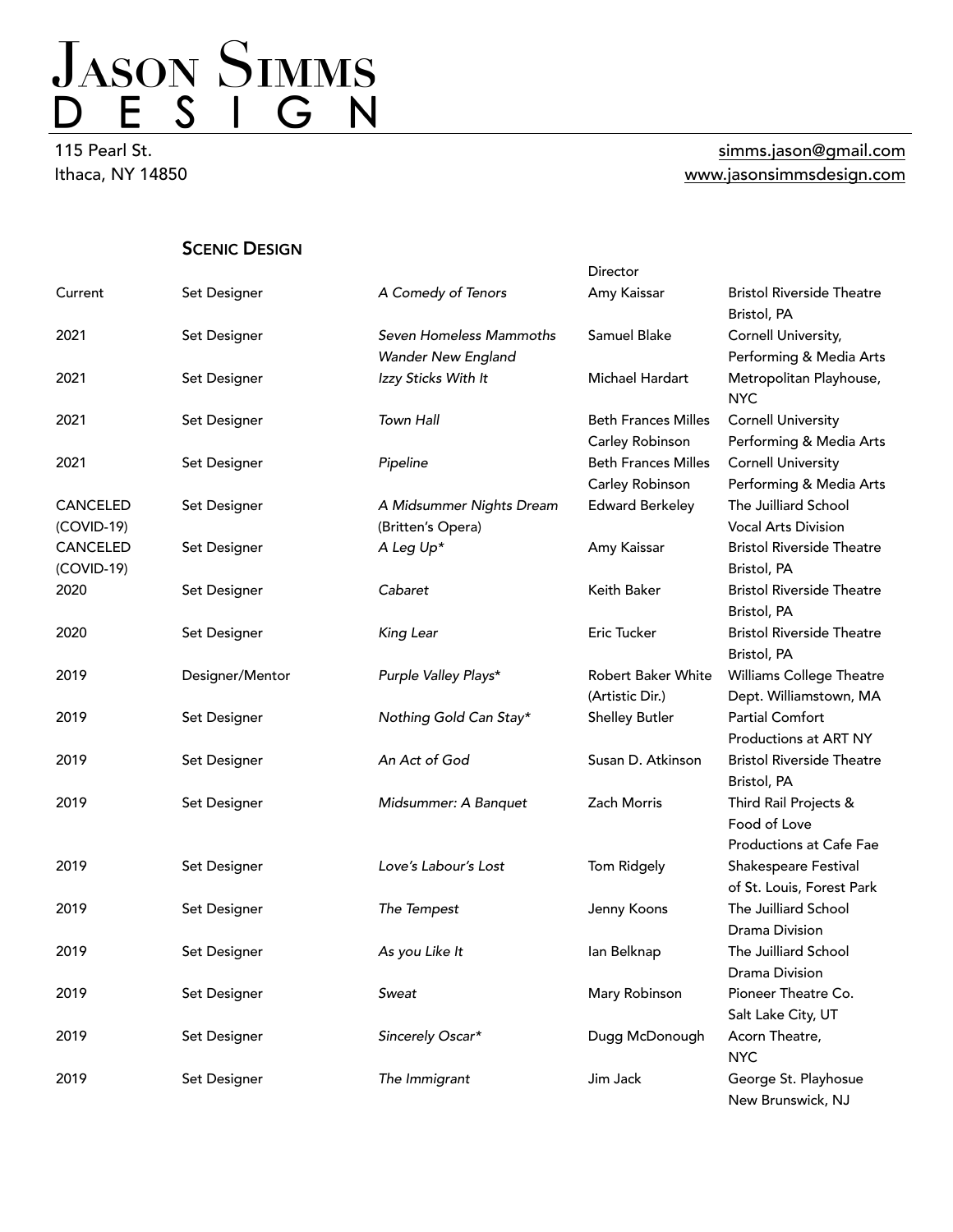# JASON SIMMS<br>D E S I G N

| 2019 | Set Designer | The Sunshine Boys                                       | Keith Baker              | <b>Bristol Riverside Theatre</b><br>Bristol, PA                       |
|------|--------------|---------------------------------------------------------|--------------------------|-----------------------------------------------------------------------|
| 2019 | Set Designer |                                                         | Janeece Freeman          | NJPAC, with George St.                                                |
|      |              | Showtime with Shakespeare*<br>(tour)                    | Clark                    | Playhouse                                                             |
| 2019 | Set Designer | The Lion in Winter                                      | <b>Wes Grantom</b>       | Pioneer Theatre Co.                                                   |
| 2018 | Set Designer | The Rivals*<br>(musical adaptation)                     | Eric Tucker              | Salt Lake City, UT<br><b>Bristol Riverside</b><br>Theatre Bristol, PA |
| 2018 | Set Designer | Nora                                                    | <b>Adrienne Williams</b> | The Juilliard School,<br><b>Drama Division</b>                        |
| 2018 | Set Designer | A Doll's House Part 2                                   | Mary Robinson            | Weston Playhouse,<br>Weston, Vermont                                  |
| 2018 | Set Designer | Hair                                                    | Daisy Walker             | Berkshire Theatre Group,<br>Stockbridge, MA                           |
| 2018 | Set Designer | Richard II                                              | Tyne Rafaeli             | The Juilliard School,<br>Drama Division                               |
| 2018 | Set Designer | Romeo and Juliet                                        | lan Belknap              | The Juilliard School,<br><b>Drama Division</b>                        |
| 2018 | Set Designer | Trying                                                  | Jim Jack                 | George St. Playhouse,<br>New Brunswick, NJ                            |
| 2018 | Set Designer | Tartuffe                                                | David Eppel              | Williams College,<br>Williamstown, MA                                 |
| 2018 | Set Designer | American Hero*                                          | David Saint              | George St. Playhouse,<br>New Brunswick, NJ                            |
| 2018 | Set Designer | Against the Hillside*                                   | William Carden           | Ensemble Studio Theatre,<br><b>NYC</b>                                |
| 2018 | Set Designer | <b>Time Stands Still</b>                                | Susan D. Atkinson        | Bristol Riverside Theatre,<br>Bristol. PA                             |
| 2017 | Set Designer | <b>Burning Fiery Furnace</b>                            | <b>Edward Berkeley</b>   | The Juilliard School,<br>Vocal Arts Dept.                             |
| 2017 | Set Designer | Ferguson*                                               | Jerry Dixon              | 30th St. Theatre, NYC                                                 |
| 2017 | Set Designer | The 25th Annual<br><b>Putnam County</b><br>Spelling Bee | Amy Kaissar              | Bristol Riverside Theatre,<br>Bristol, PA                             |
| 2017 | Set Designer | Hamlet                                                  | Tom Ridgely              | The Sheen Center,<br>Waterwell, NYC                                   |
| 2017 | Set designer | Witness for the<br>Prosecution                          | Susan D. Atkinson        | <b>Bristol Riverside Theater,</b><br>Bristol, PA                      |
| 2017 | Set Designer | Henry V                                                 | Rebecca Guy              | The Juilliard School                                                  |
| 2017 | Set designer | Cymbeline                                               | Jenny Lord               | The Juilliard School                                                  |
| 2017 | Set Designer | The Terrifying*                                         | Julia Jarcho             | Abrons Art Center,<br>Minor Theater                                   |
| 2017 | Set Designer | American Son                                            | David Saint              | George Street Playhouse<br>New Brunswick, NJ                          |
| 2017 | Set Designer | Having our Say                                          | Mary Robinson            | Philadelphia Theatre Co.                                              |
| 2016 | Set Designer | <b>Mary Poppins</b>                                     | Drew Humphrey            | John W. Engeman Theatre<br>Northport, LI                              |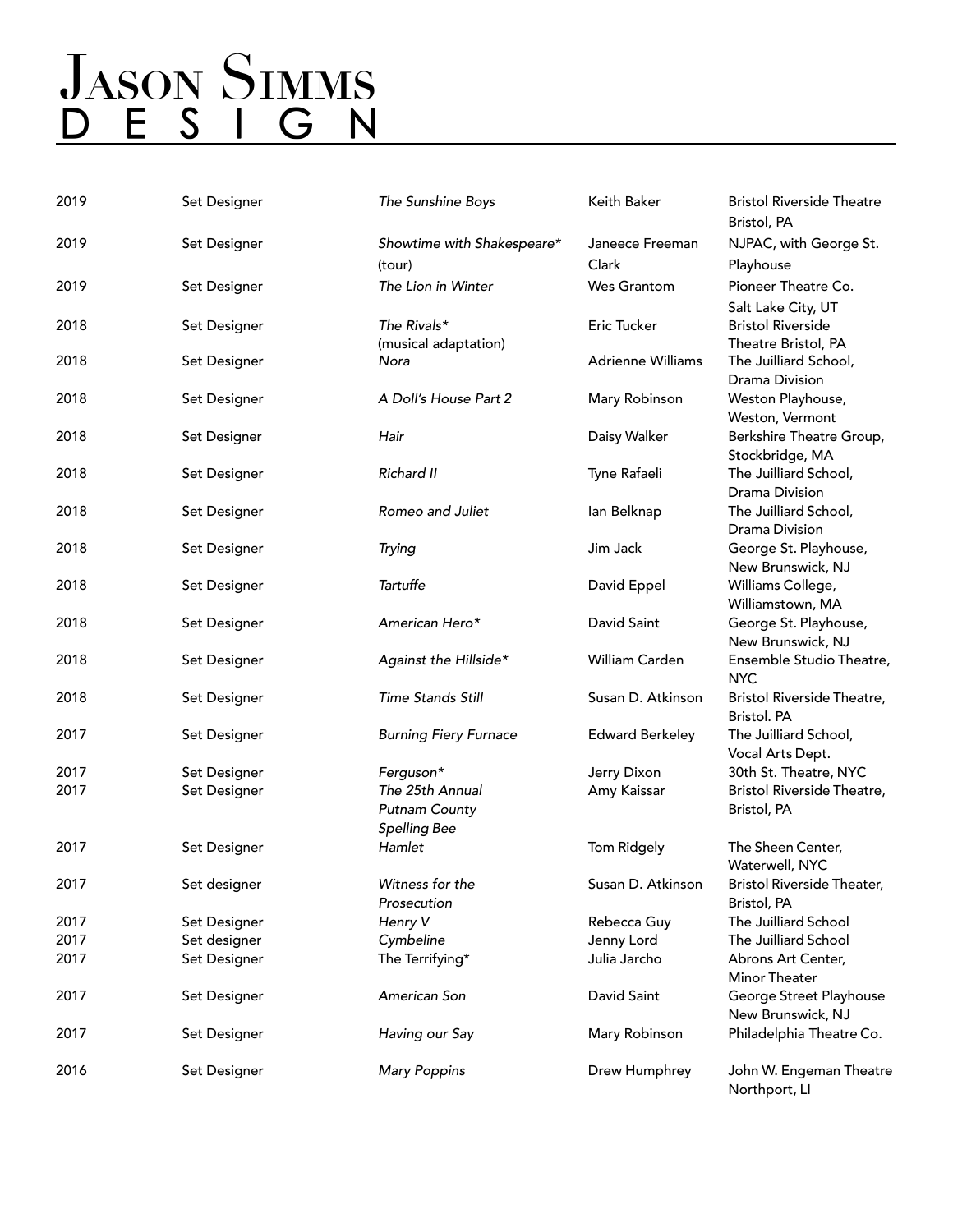| 2016 | Set Designer | The Glass Menagerie              | Mary Robinson       | Pioneer Theatre Co.<br>Salt Lake City, UT                        |
|------|--------------|----------------------------------|---------------------|------------------------------------------------------------------|
| 2016 | Set Designer | All My Sons                      | Mary Robinson       | Weston Playhouse,<br>Weston, VT                                  |
| 2016 | Set Designer | A Wedding                        | David Schweizer     | Aspen Opera Theatre<br>Center                                    |
| 2016 | Set Designer | The Healing*                     | Stella Powell-Jones | Theatre Breaking Through<br>Barriers, The Clurman,<br><b>NYC</b> |
| 2016 | Set Designer | Rumors                           | Keith Baker         | <b>Bristol Riverside Theatre</b><br>Bristol, PA                  |
| 2016 | Set Designer | Sex with Strangers               | David Saint         | George St. Playhouse &<br>Philadelphia Theater Co                |
| 2016 | Set Designer | An Inspector Calls               | Mary Robinson       | Pioneer Theatre Co<br>Salt Lake City, UT                         |
| 2016 | Set Designer | Please Continue*                 | William Carden      | Ensemble Studio Theatre,<br><b>NYC</b>                           |
| 2016 | Set Designer | Death of the Liberal<br>$Class*$ | Jerry Heymann       | New Ohio Theatre, NYC                                            |
| 2015 | Set Designer | The Little Square                | Tom Ridgely         | Waterwell in Assoc. with<br>PPAS, NYC                            |
| 2015 | Set Designer | L'enfant et les sortilèges       | Jeanne Slater       | The Juilliard School Vocal<br><b>Arts Division</b>               |
| 2015 | Set Designer | God of Carnage                   | Hal Brooks          | The Juilliard School<br>Drama Division                           |
| 2015 | Set Designer | Disgraced                        | Mary Robinson       | Philadelphia Theatre Co.                                         |
| 2015 | Set Designer | Cosi fan tutte                   | James Robinson      | Aspen Opera Theatre                                              |
|      |              |                                  |                     |                                                                  |
|      |              |                                  |                     | Center, Aspen, CO                                                |
| 2015 | Set Designer | An Enemy of the People           | Susan D. Atkinson   | <b>Bristol Riverside Theatre</b><br>Bristol, PA                  |
| 2015 | Set Designer | Summer and Smoke                 | Zi Alikhan          | Basic Theatre Project,<br>Access Theatre, NYC                    |
| 2015 | Set Designer | The Idea of Me*                  | Jose Zayas          | Cherry Lane Theatre,<br><b>Mentor Project</b>                    |
| 2015 | Set Designer | Ragtime                          | Keith Baker         | <b>Bristol Riverside Theatre</b><br>Bristol, PA                  |
| 2015 | Set Designer | Unfiltered 2015*                 | Various             | Ensemble Studio Theatre,<br><b>NYC</b>                           |
| 2015 | Set Designer | Worth House*                     | Ken Urso            | Toy Box Theatre Co.<br><b>NYC</b>                                |
| 2015 | Set Designer | Five Times in One<br>Night*      | RJ Tolan            | Ensemble Studio<br>Theatre, NYC                                  |
| 2015 | Set Designer | The Whipping Man                 | Seret Scott         | George Street Playhouse<br>New Brunswick, NJ                     |
| 2015 | Set Designer | Winners*                         | Pamela Berlin       | Ensemble Studio Theatre,<br><b>NYC</b>                           |
| 2014 | Set Designer | Outside Mullingar                | Mary Robinson       | Philadelphia Theatre Co.                                         |
| 2014 | Set Designer | Lost in Yonkers                  | Keith Baker         | <b>Bristol Riverside Theatre</b><br>Bristol, PA                  |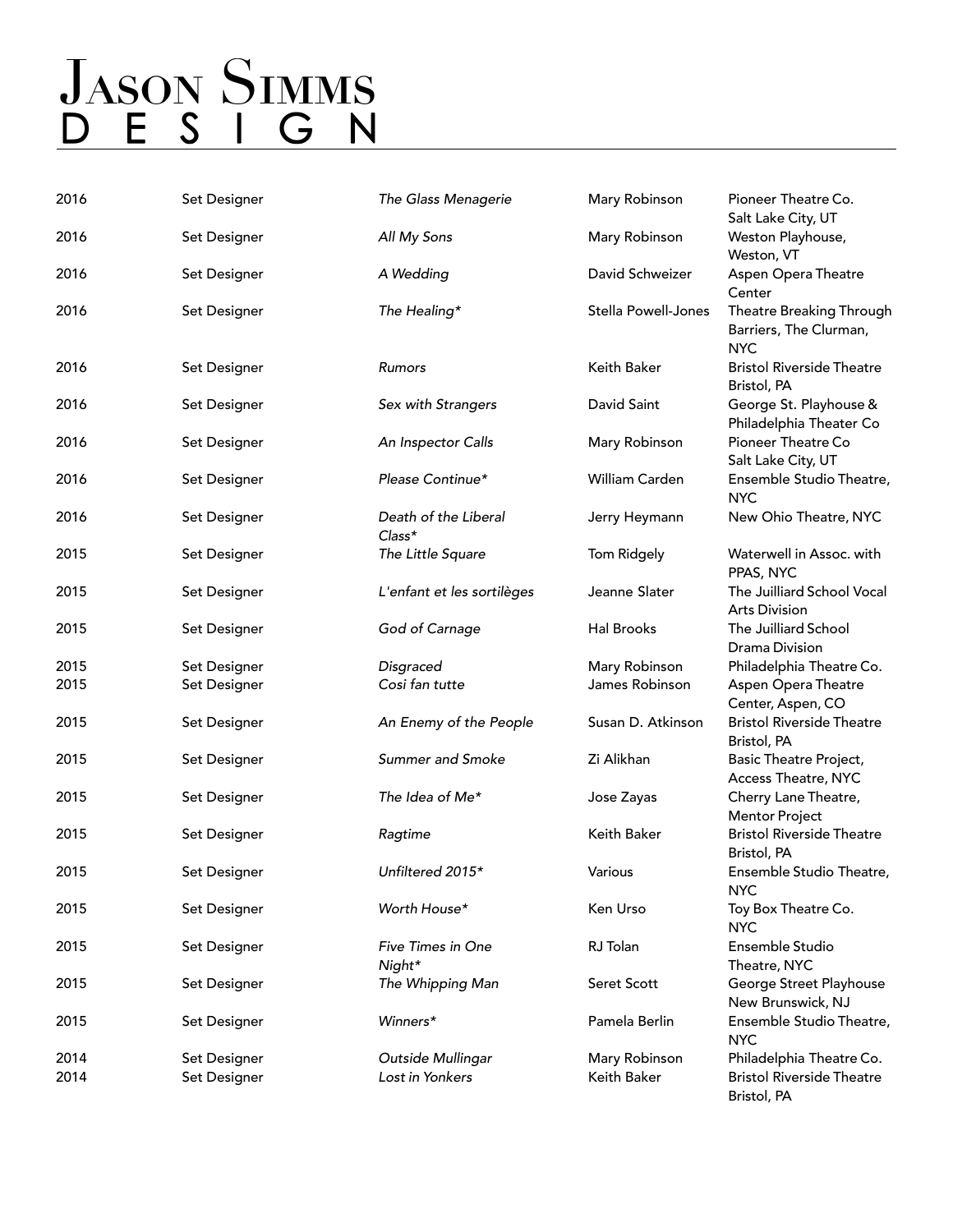| 2014 | Set Designer | The Old Maid and the<br>Thief, Down in the<br>Valley, & A Hand of Bridge | <b>Edward Berkeley</b> | The Juilliard School<br><b>Vocal Arts Division</b>              |
|------|--------------|--------------------------------------------------------------------------|------------------------|-----------------------------------------------------------------|
| 2014 | Set Designer | In Arabia We'd All<br><b>Be Kings</b>                                    | Ken Washington         | The Juilliard School<br>Drama Division                          |
| 2014 | Set Designer | 100 Saints You Should<br>Know                                            | Janet Zarish           | The Juilliard School<br>Drama Division                          |
| 2014 | Set Designer | Uncle Vanya                                                              | Hal Brooks             | The Pearl Theatre Co.                                           |
| 2014 | Set Designer | Donkey Punch*                                                            | Audrey Alford          | SoHo Playhouse,<br><b>NYC</b>                                   |
| 2014 | Set Designer | When January Feels<br>Like Summer*                                       | Daniella Topol         | Ensemble Studio Theatre,<br><b>NYC</b>                          |
| 2014 | Set Designer | the food was terrible*                                                   | Mary Beth Easley       | <b>Bushwick Starr, NYC</b>                                      |
| 2014 | Set Designer | Little Shop of Horrors                                                   | Susan D. Atkinson      | <b>Bristol Riverside Theatre</b><br>Bristol, PA                 |
| 2014 | Set Designer | Dear Elizabeth                                                           | Lisa Rothe             | Peoples Light and Theatre<br>Malvern, PA                        |
| 2014 | Set Designer | Laughter on the<br>23rd Floor Bristol, PA                                | Keith Baker            | <b>Bristol Riverside Theatre</b>                                |
| 2014 | Set Designer | Wonderful Town                                                           | Beverly Redman         | <b>Ursinus College</b><br>Collegeville, PA                      |
| 2013 | Set Designer | The Hound of the<br><b>Baskervilles</b>                                  | Tom Ridgely            | Playhouse on Park<br>West Harford, CT                           |
| 2013 | Set Designer | Bell, Book, and Candle                                                   | <b>Beverly Redman</b>  | <b>Ursinus College</b><br>Collegeville, PA                      |
| 2013 | Set Designer | Our Town                                                                 | Janet Zarish           | The Juilliard School<br>Drama Division                          |
| 2013 | Set Designer | The Ruby Sunrise                                                         | Hal Brooks             | The Juilliard School<br>Drama Division                          |
| 2013 | Set Designer | 4000 Miles                                                               | Mary Robinson          | Philadelphia Theatre Co.                                        |
| 2013 | Set Designer | And Miles To Go*                                                         | Hal Brooks             | The Wild Project, Partial<br>Comfort Productions,<br><b>NYC</b> |
| 2013 | Set Designer | The Loudest Man on<br>Earth*                                             | Pamela Berlin          | TheatreWorks,<br><b>Silicon Valley</b>                          |
| 2013 | Set Designer | Clybourne Park                                                           | Davis McCallum         | Chautauqua Theatre Co.<br>Chautauqua, NY                        |
| 2013 | Set Designer | Be a Good Little Widow                                                   | <b>Hal Brooks</b>      | The Old Globe,<br>Sand Diego                                    |
| 2013 | Set Designer | FINKS*                                                                   | Giovoanna Sardelli     | Ensemble Studio Theatre<br><b>NYC</b>                           |
| 2013 | Set Designer | Moonlight on the Bayou*                                                  | Sherri Barber          | Hunter College, NYC                                             |
| 2013 | Set Designer | Middletown                                                               | Roger Bennington       | <b>Atlantic Theatre School</b><br><b>NYC</b>                    |
| 2013 | Set Designer | Noises Off                                                               | <b>Beverly Redman</b>  | <b>Ursinus College</b><br>Collegeville, PA                      |
| 2013 | Set Designer | Grimly Handsome*                                                         | Julia Jarcho           | Incubator Arts Project,<br><b>NYC</b>                           |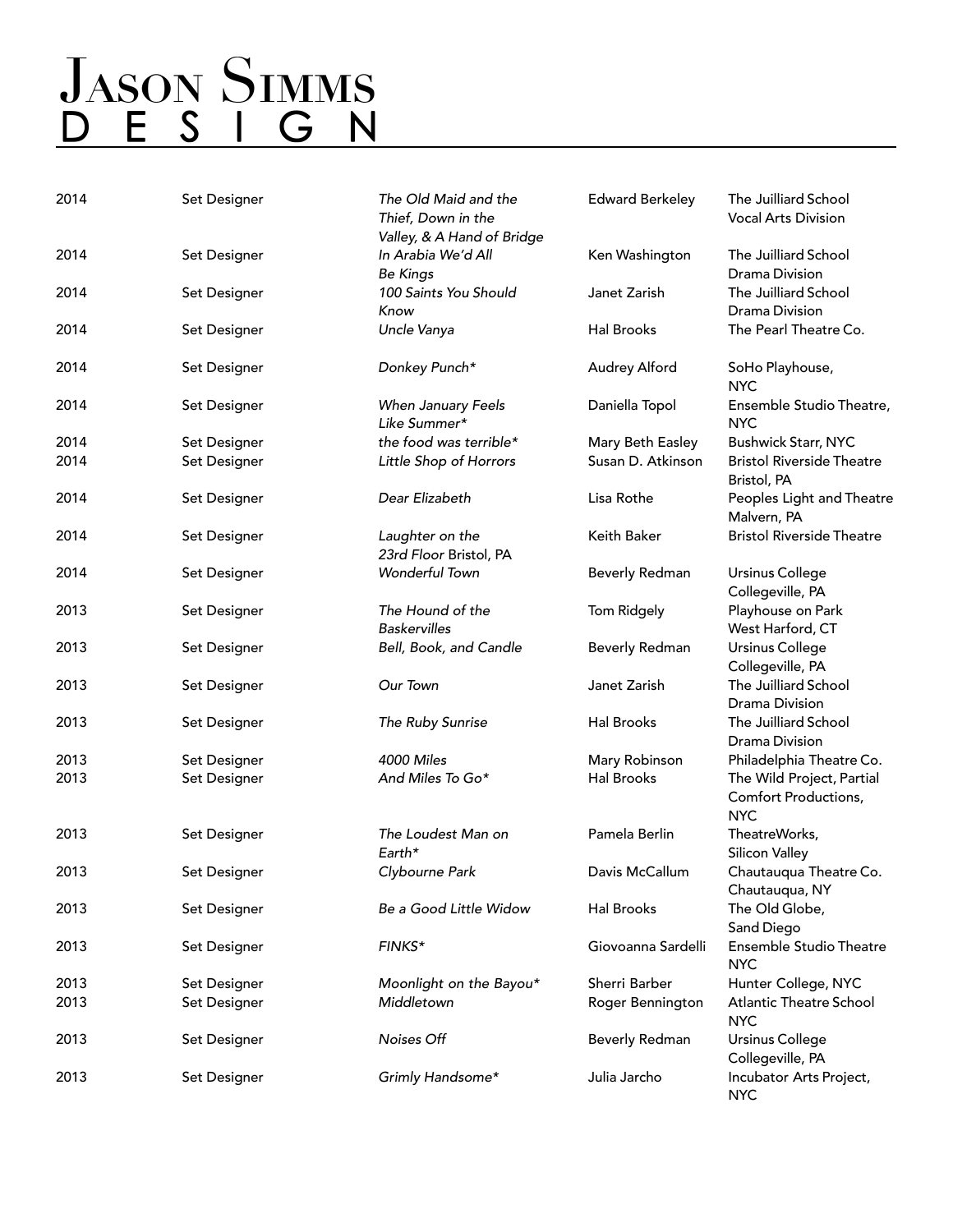### **JASON SIMMS** D E S I G N

| 2012 | Set Designer | P.S. Jones and the<br>Frozen City* | Jose Zayas                           | terraNOVA Collective,<br>The New Ohio Theatre,                  |
|------|--------------|------------------------------------|--------------------------------------|-----------------------------------------------------------------|
|      |              |                                    |                                      | <b>NYC</b>                                                      |
| 2012 | Set Designer | Intimate Apparel                   | <b>Adrienne Williams</b>             | Hunter College, NYC                                             |
| 2012 | Set Designer | Dear Darkness*                     | <b>Brian Roff</b>                    | The New Ohio Theater,<br><b>NYC</b>                             |
| 2012 | Set Designer | <b>New Visions Festival</b>        | Various                              | The New School for<br>Drama, NYC                                |
| 2012 | Set Designer | Ten*                               | Pirronne Yousefzadeh Partial Comfort |                                                                 |
|      |              |                                    | Tamara Fisch                         | Productions, NYC                                                |
|      |              |                                    | Robert O'Hara                        |                                                                 |
|      |              |                                    | Mia Rovengo                          |                                                                 |
|      |              |                                    | Laura Savia                          |                                                                 |
|      |              |                                    | Jessika Doyel                        |                                                                 |
|      |              |                                    | Erica Gould                          |                                                                 |
|      |              |                                    | Kareem Fahmy                         |                                                                 |
|      |              |                                    | Stephen Brackett                     |                                                                 |
|      |              |                                    | Alice Reagan                         |                                                                 |
| 2012 | Set Designer | Lonely Leela*                      | Robert Ross Parker                   | Desipina & Co. Here Arts<br>Center, NYC                         |
| 2012 | Set Designer | Melancholy Play*                   | Davis McCallum                       | 13P, NYC<br>Invisible Dog                                       |
| 2012 | Set Designer | The Puppetmaster of<br>Lodz        | <b>Brian Roff</b>                    | <b>Berkshire Theater</b><br>Festival                            |
| 2012 | Set Designer | The Bad Guys*                      | <b>Hal Brooks</b>                    | Second Stage Uptown<br><b>NYC</b>                               |
| 2012 | Set Designer | Headstrong*                        | William Carden                       | <b>Ensemble Studio Theatre</b><br><b>NYC</b>                    |
| 2012 | Set Designer | <b>RENT</b>                        | Jose Zayas                           | <b>Bristol Riverside Theatre</b><br>Bristol, PA                 |
| 2012 | Set Designer | A Bright Swarm of<br>Beetles*      | Domenick Scudera                     | <b>Ursinus College</b><br>Collegeville, PA                      |
| 2012 | Set Designer | The Whale*                         | <b>Hal Brooks</b>                    | Denver Center Theater<br>Co., Ricketson Theater                 |
| 2011 | Set Designer | Dreamless Land*                    | Julia Jarcho                         | New York City Players,<br>Abrons Arts Center                    |
| 2011 | Set Designer | Sweeney Todd                       | Tom Ridgley                          | Yale University,<br>University Theater                          |
| 2011 | Set Designer | Fefu and Her Friends               | Beverly Redman                       | <b>Ursinus College</b><br>Collegeville, PA                      |
| 2011 | Set Designer | After*                             | Stephen Brackett                     | The Wild Project, Partial<br>Comfort Productions,<br><b>NYC</b> |
| 2011 | Set Designer | Dutch Masters*                     | <b>Brian Roff</b>                    | <b>Berkshire Theater</b><br>Festival                            |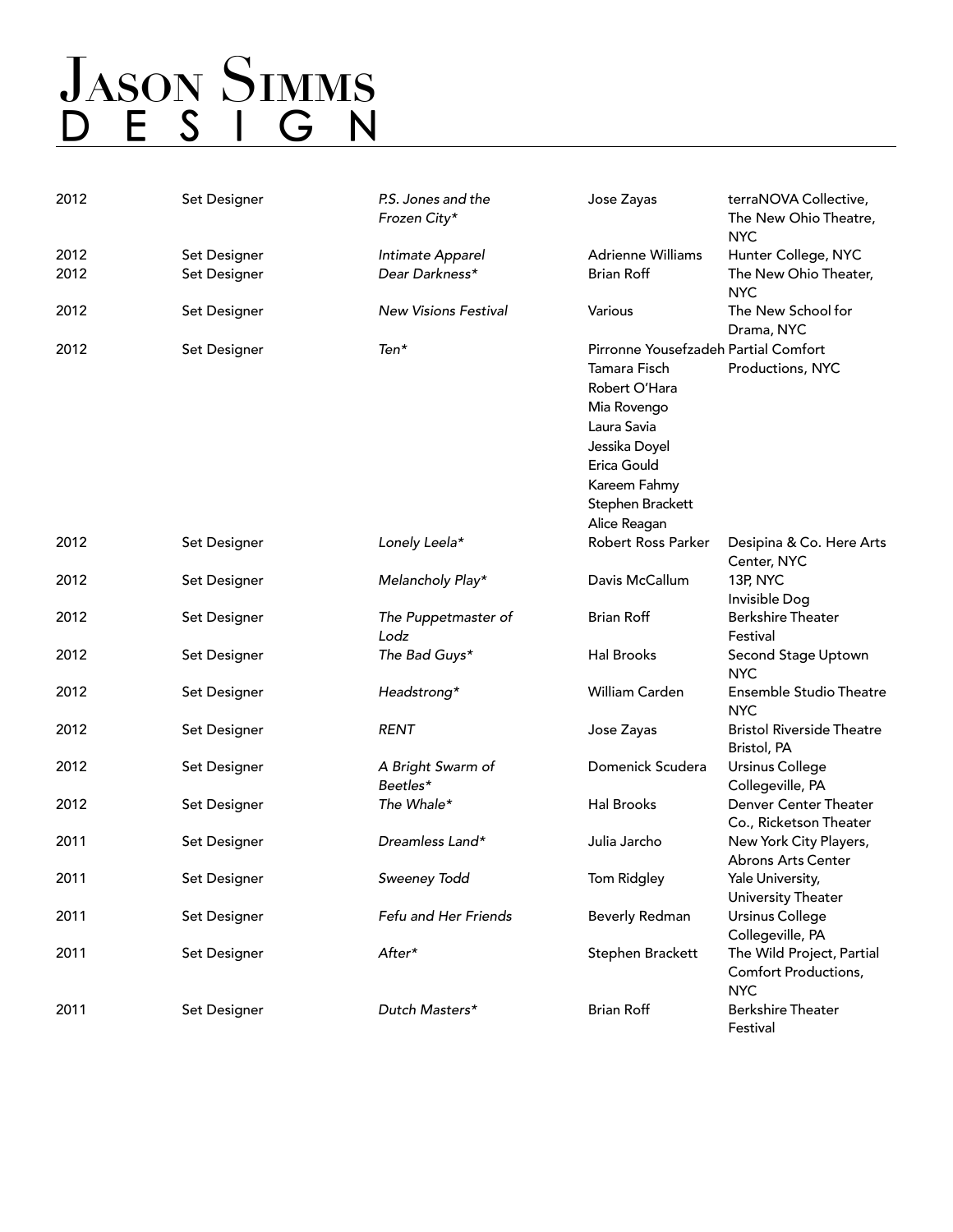## **JASON SIMMS** D E S I G N

| 2011 | Set Designer       | Marathon of One Act<br>Plays*      | William Carden<br>John Gould Rubin<br><b>Abigail Zealey Bess</b><br>John Giampietro<br>Harris Yulin<br>Dan Bonnell<br>Jose Zayas<br>Pamela Berlin<br>Jamie Richards | Ensemble Studio<br>Theatre, NYC                                                                                                                                                                                                                                                                                                                                                              |
|------|--------------------|------------------------------------|---------------------------------------------------------------------------------------------------------------------------------------------------------------------|----------------------------------------------------------------------------------------------------------------------------------------------------------------------------------------------------------------------------------------------------------------------------------------------------------------------------------------------------------------------------------------------|
| 2011 | Set Conceptualizer | CommComm*                          | Seth Bockley                                                                                                                                                        | 3LD, NYC<br>Page 73 Productions                                                                                                                                                                                                                                                                                                                                                              |
| 2011 | Set Designer       | Urge for Going*                    | Hal Brooks                                                                                                                                                          | The Public Theater,<br><b>NYC</b>                                                                                                                                                                                                                                                                                                                                                            |
| 2011 | Set Designer       | Play Nice!*                        | Joan Kane                                                                                                                                                           | 59E59, NYC                                                                                                                                                                                                                                                                                                                                                                                   |
| 2011 | Set Designer       | A Thousand Clowns                  | Davis McCallum                                                                                                                                                      | Two River Theatre<br>Company, Red Bank, NJ                                                                                                                                                                                                                                                                                                                                                   |
| 2011 | Set Designer       | Heavens What Have I Done<br>(tour) | <b>Miguel Gutierrez</b><br>2012                                                                                                                                     | American Realness,<br>Abrons Art Center, NYC;<br>Arts House, Melbourne,<br>Australia;<br>Performance Garage, San<br>Francisco, CA;<br>SHOWBOX, Los Angeles,<br>CA;<br>Festival Universitatio de<br>Danza Contemporanea,<br>Bogota & Barranquilla,<br>Columbia;<br>Steirischer Herbst. Graz,<br>Austria;<br>La Batie Festival, Geneva,<br>Switzerland;<br>Black Box Theatre, Oslo,<br>Norway; |
|      |                    |                                    |                                                                                                                                                                     | University of Illinois at<br>Urbana-Champaign,<br>Urbana-Champaign, IL;<br>PADL WEST, San Diego,<br>CA;<br>ImPulsTanz, Vienna,<br>Austria;<br>Kaserne Basel, Basel,<br>Switzerland;<br>SUDPOL, Lucerne,<br>Switzerland;<br>Camp/Anti-Camp at<br>Mousonturm, Frankfurt,<br>Germany;                                                                                                           |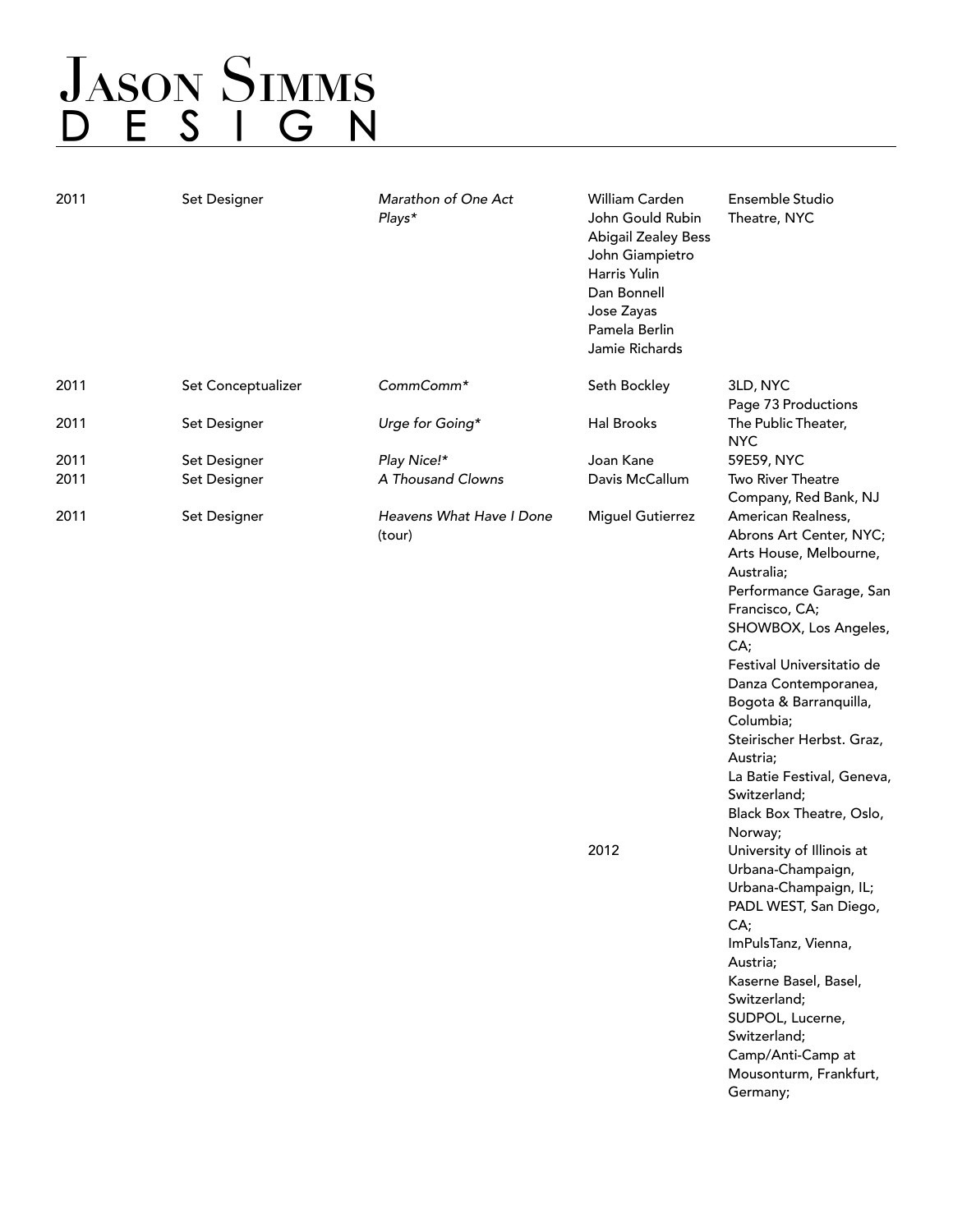# JASON SIMMS<br>D E S I G N

|                      |                                  | 2013                    | TBA Festival, Portland<br>Institute of Contemporary<br>Art, Portland, OR;<br>Next Festival, Kortrijik,<br>Belgium;<br>Happy Day! Opera d'Lille,<br>Lille, France<br>TAP/Poitiers, Poitiers,<br>France;<br>Bipod Festival, Beirut,<br>Lebanon;<br>'62 Center for Theatre &<br>Dance, Williams College,<br>Williamstown, MA; |
|----------------------|----------------------------------|-------------------------|----------------------------------------------------------------------------------------------------------------------------------------------------------------------------------------------------------------------------------------------------------------------------------------------------------------------------|
|                      |                                  | 2014                    | On Edge, City of Chicago,<br>Chicago, IL;<br><b>]domaines</b> [ Montpellier<br>Danse, Montpellier,<br>France;<br>Centre Pompidou, Paris,<br>France;<br>Gothenburg Danse and<br>Theater Festival,<br>Gothenberg, Sweden;<br>Fierce Festival,                                                                                |
| Set Designer         | The Land Whale Murders*          | Tom Ridgely             | Birmingham, UK;<br>Shelby Company,                                                                                                                                                                                                                                                                                         |
|                      |                                  |                         | The Mint Theater, NYC                                                                                                                                                                                                                                                                                                      |
| Set Designer         | Thirst(y)                        | <b>Michael Levinton</b> | <b>Incubator Arts</b><br>Project, NYC                                                                                                                                                                                                                                                                                      |
| Set Designer         | MilkMilkLemonade*                | Jose Zayas              | Astoria Performing Arts<br>Center, Astoria, NY                                                                                                                                                                                                                                                                             |
| Set Designer         | A Bright New Boise*              | Davis McCallum          | The Wild Project, Partial<br>Comfort Productions,<br><b>NYC</b>                                                                                                                                                                                                                                                            |
| Set Designer         | DOT*                             | Anne Kauffman           | Ohio Theatre, NYC<br>Clubbed Thumb Summer<br>Works 2010, NYC                                                                                                                                                                                                                                                               |
| Set Designer         | Franklin*                        | Larry Singer            | Arclight Theatre, NYC                                                                                                                                                                                                                                                                                                      |
| Set/Costume Designer | The Pronoun 'I'                  | Michael Levinton        | <b>Bushwick Starr, NYC</b><br>Target Margin Lab                                                                                                                                                                                                                                                                            |
| Set Designer         | This is the Peaceable<br>Kingdom | William Burke           | <b>Bushwick Starr, NYC</b><br>Target Margin Lab                                                                                                                                                                                                                                                                            |
| Set Designer         | The Crucible                     | <b>Beverly Redman</b>   | Ursinus College,<br>Collegeville, PA                                                                                                                                                                                                                                                                                       |
| Set Designer         | American Treasure*               | Julia Jarcho            | 13P, Paradise Factory<br><b>NYC</b>                                                                                                                                                                                                                                                                                        |
| Set Designer         | MilkMilkLemonade*                | Isaac Butler            | Under St. Marks, NYC                                                                                                                                                                                                                                                                                                       |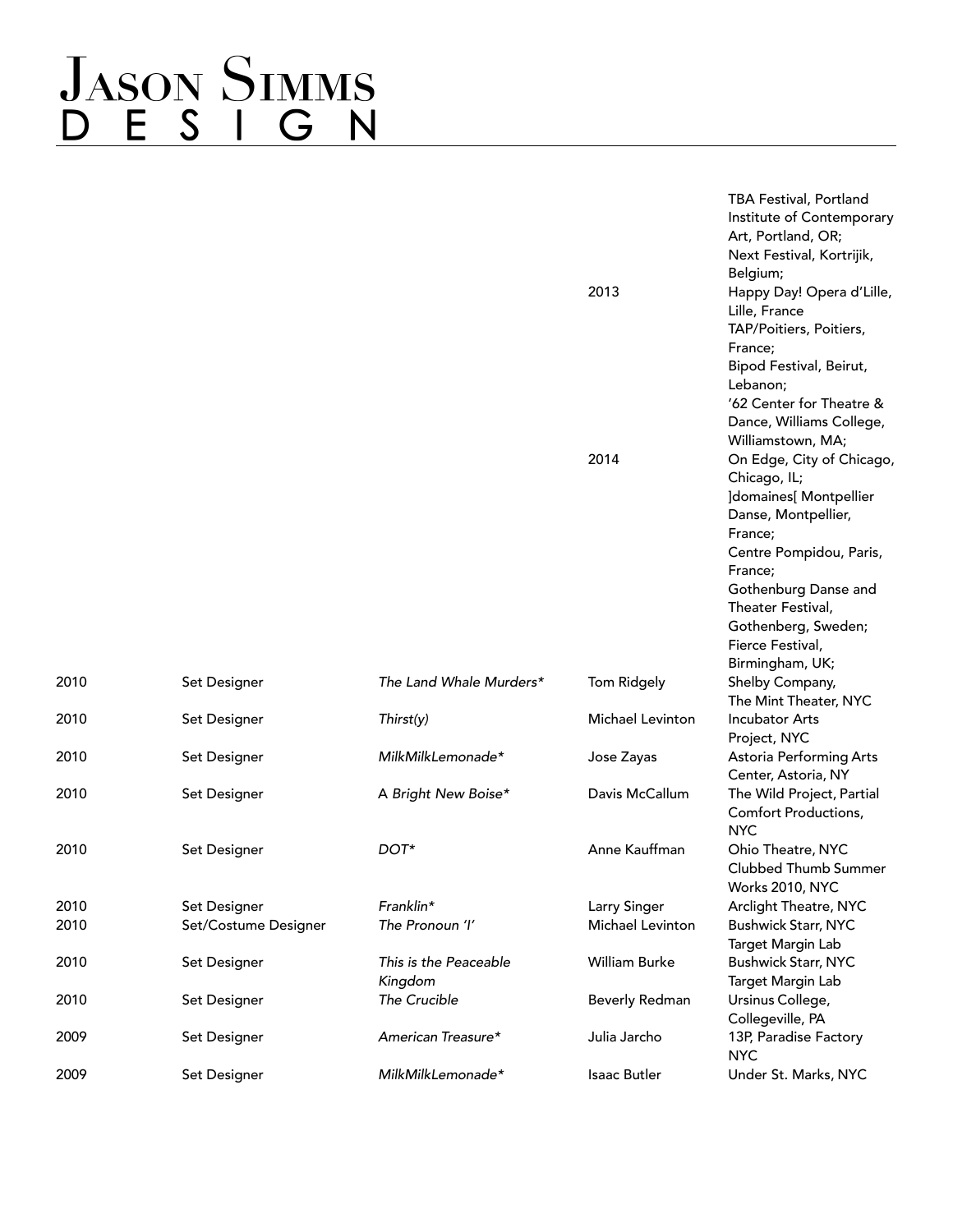## **JASON SIMMS** D E S I G N

| 2009    | Set Designer                         | Babes in Toyland*                             | Jose Zayas,<br>Michael Levinton               | Ohio Theatre, NYC<br>Ice Factory, 2009                                 |
|---------|--------------------------------------|-----------------------------------------------|-----------------------------------------------|------------------------------------------------------------------------|
| 2009    | Set Designer                         | Seven.11 Convenience<br>Theatre*              | RJ Tolan,<br>Kel Haney<br>Robert Ross Parker  | Center Stage, NYC<br>Desipina & Co.                                    |
| 2009    | Set Designer                         | The Woman                                     | Andrea Ferran                                 | Riverside Church<br>Theatre, NYC                                       |
| 2008    | Set Designer                         | The Clean House                               | Giovanna Sardelli                             | Atlas Room, NYU<br>Tisch School of the Arts                            |
| 2008    | Set Designer                         | Vendetta Chrome*                              | Alexis Poledouris                             | Ohio Theatre, NYC<br><b>Clubbed Thumb Summer</b><br><b>Works 2008</b>  |
| 2008    | Set Designer                         | Canticle*                                     | Rubén Polendo                                 | Walker Theatre. NYU<br>Tisch School of the Arts                        |
| 2007    | Set Designer                         | Isaac and Ishmael*                            | Liesl Tommy                                   | Bratton Theatre,<br>Chautauqua, NY                                     |
| 2007    | Set Designer                         | Vaidehi*                                      | Pamela Berlin                                 | Bratton Theatre,<br>Chautauqua, NY                                     |
|         | <b>LIGHTING DESIGN</b>               |                                               |                                               |                                                                        |
| Current | <b>Lighting Designer</b>             | Seven Homeless Mammoths<br>Wander New England | Samuel Blake                                  | <b>Cornell University</b><br>Performing & Media Arts                   |
| 2021    | <b>Lighting Designer</b>             | <b>Town Hall</b>                              | <b>Beth Frances Milles</b>                    | <b>Cornell University</b><br>Performing & Media arts                   |
| 2021    | <b>Lighting Designer</b>             | Pipeline                                      | <b>Beth Frances Milles</b><br>Carley Robinson | <b>Cornell University</b><br>Performing & Media Arts                   |
| 2021    | <b>Lighting Designer</b>             | See You Again*<br>(Mediated Dance Film)       | Jumay Ruth Chu                                | <b>Cornell University</b><br>Performing & Media Arts                   |
| 2019    | <b>Lighting Designer</b>             | Purple Valley Plays*                          | Robert Baker White<br>(Artistic Director)     | <b>Williams College Theatre</b><br>Dep. (Williamstown, MA)             |
|         | <b>PROJECTION &amp; VIDEO DESIGN</b> |                                               |                                               |                                                                        |
| 2021    | <b>Projection Designer</b>           | Seven Homeless Mammoths<br>Wander New England | Samuel Blake                                  | <b>Cornell University</b><br>Performing & Media Arts                   |
|         | <b>FILM &amp; PRODUCTION DESIGN</b>  |                                               |                                               |                                                                        |
| 2021    | Set Designer                         | See You Again*                                | Jumay Ruth Chu                                | <b>Cornell University</b><br>Performing & Media Arts                   |
| 2021    | Set Designer                         | the Eclipse (ellipses)  *                     | <b>Byron Suber</b>                            | <b>Cornell University</b><br>Performing & Media Arts                   |
| 2020    | Designer/Mentor                      | OffCampus/OnScreen*                           | Rebekah Maggor                                | <b>Cornell University</b>                                              |
| 2010    | <b>Production Designer</b>           | Maximum Balloon*                              | Wing-Yee Wu                                   | Performing & Media Arts<br><b>Promotional Video</b><br>Maximum Balloon |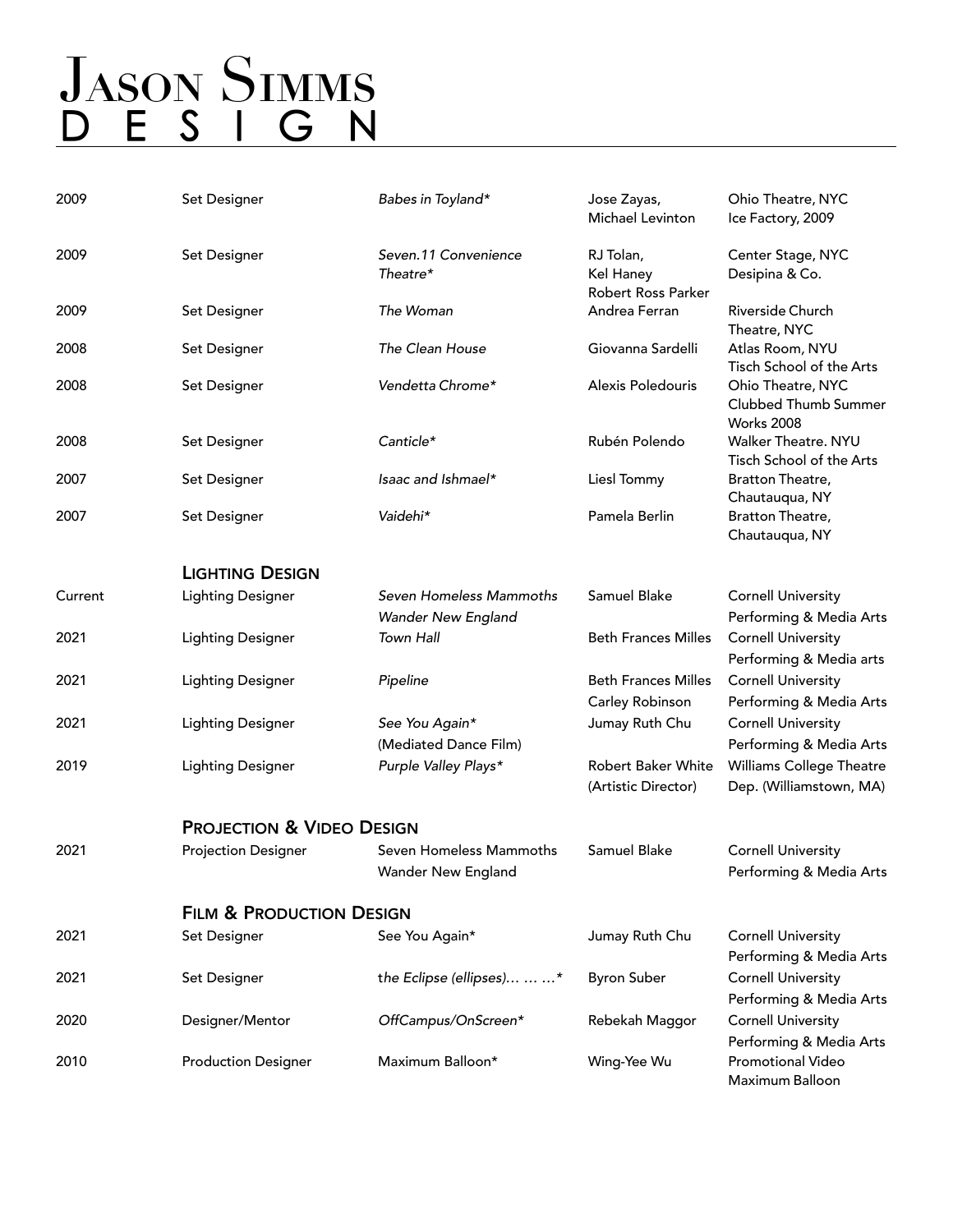| 2009        | <b>Production Designer</b>                                                                                                                                                                                                                                              | <b>Beats For You Music</b><br>Video*                                                                                                                                            | Wing-Yee Wu               | For the band Brothers of<br>End             |  |  |
|-------------|-------------------------------------------------------------------------------------------------------------------------------------------------------------------------------------------------------------------------------------------------------------------------|---------------------------------------------------------------------------------------------------------------------------------------------------------------------------------|---------------------------|---------------------------------------------|--|--|
| 2009        | <b>Production Designer</b>                                                                                                                                                                                                                                              | Department of Homeland<br>Insecurity*                                                                                                                                           | Pablo Gomez-<br>Castro    | Short Independent Film                      |  |  |
| 2009        | <b>Production Designer</b>                                                                                                                                                                                                                                              | Date Night*                                                                                                                                                                     | Pablo Gomez-<br>Castro    | Short Independent Film                      |  |  |
|             | <b>MENTORSHIP AND ADVOCACY</b>                                                                                                                                                                                                                                          |                                                                                                                                                                                 |                           |                                             |  |  |
| Current     | Video and Lighting Design                                                                                                                                                                                                                                               | The Pleasures of the                                                                                                                                                            | Rebecca Harris-           | <b>Cornell University Music</b>             |  |  |
|             | Mentor                                                                                                                                                                                                                                                                  | Quarrel                                                                                                                                                                         | Warrick                   | Department                                  |  |  |
| 2021        | Set Design Mentor/<br>Co-Designer                                                                                                                                                                                                                                       | Pippin                                                                                                                                                                          | Zi Alikhan                | University of the Arts<br>Philadelphia, PA  |  |  |
| 2021        | Set Design Mentor                                                                                                                                                                                                                                                       | Walk In My Gravity                                                                                                                                                              | Janeece Freeman<br>Clarke | Vanguard Theatre<br>Company, Montclair, NJ  |  |  |
| 2018 & 2019 | Set Designer/Mentor                                                                                                                                                                                                                                                     | Purple Valley Plays*                                                                                                                                                            | Various                   | <b>Williams College</b><br>Williamstown, MA |  |  |
|             | *Indicates World Premier Project                                                                                                                                                                                                                                        |                                                                                                                                                                                 |                           |                                             |  |  |
|             | <b>OTHER DESIGN WORK</b>                                                                                                                                                                                                                                                |                                                                                                                                                                                 |                           |                                             |  |  |
| Current     |                                                                                                                                                                                                                                                                         | 1991, an immersive narrative experience incorporating Digital Technologies including video and Virtual Reality                                                                  |                           |                                             |  |  |
| 2009        | Amphitheater stage design for the Bronx Zoo children's theater. Worked with existing staff to comply with<br>design standards and existing design elements in addition to creating a versatile performance playground for<br>children's theater performers and children |                                                                                                                                                                                 |                           |                                             |  |  |
|             | <b>EDUCATOR EXPERIENCE</b>                                                                                                                                                                                                                                              |                                                                                                                                                                                 |                           |                                             |  |  |
| Current     | Assistant Professor of Design, Department of Performing & Media Arts, Cornell University                                                                                                                                                                                |                                                                                                                                                                                 |                           |                                             |  |  |
| 2021        | Guest Artist and Mentor, University of the Arts, Ira Brind School of Theatre, Philadelphia, PA                                                                                                                                                                          |                                                                                                                                                                                 |                           |                                             |  |  |
| 2018-2020   | Adjunct Faculty, Montclair State University, Theater Department, Montclair, NJ, Drafting, Model                                                                                                                                                                         |                                                                                                                                                                                 |                           |                                             |  |  |
|             | Building, and Introduction to Design                                                                                                                                                                                                                                    |                                                                                                                                                                                 |                           |                                             |  |  |
| 2019        | Visiting Adjunct Faculty & Mentor, Fall 2019 Semester, Williams College, Dept. of Theatre and Dance, Set and                                                                                                                                                            |                                                                                                                                                                                 |                           |                                             |  |  |
|             | Lighting Design                                                                                                                                                                                                                                                         |                                                                                                                                                                                 |                           |                                             |  |  |
| 2018        | Visiting Lecturer & Design Mentor, Spring 2018 Semester, Williams College, Dept. of Theatre and Dance, Set and<br><b>Lighting Design</b>                                                                                                                                |                                                                                                                                                                                 |                           |                                             |  |  |
| 2018        |                                                                                                                                                                                                                                                                         | Guest Artist, University of the Arts, Ira Brind School of Theatre, Philadelphia, PA                                                                                             |                           |                                             |  |  |
| 2017        |                                                                                                                                                                                                                                                                         | Adjunct Faculty, Fordham University, Theater Department, Period and Style (Co-taught with Mattie Ullrich)                                                                       |                           |                                             |  |  |
| 2015        |                                                                                                                                                                                                                                                                         | Guest Speaker, University of Utah, Theater Department, Salt Lake City                                                                                                           |                           |                                             |  |  |
| 2015        |                                                                                                                                                                                                                                                                         | Guest Artist at the Professional Performing Art School, and Waterwell, NYC                                                                                                      |                           |                                             |  |  |
| 2013-2019   |                                                                                                                                                                                                                                                                         | Guest Artist at The Juilliard School: Designed productions in both the Drama Division and Vocal Arts Division,                                                                  |                           |                                             |  |  |
|             | Also acted as guest speaker for Drama Division Students                                                                                                                                                                                                                 |                                                                                                                                                                                 |                           |                                             |  |  |
| 2012        |                                                                                                                                                                                                                                                                         | Guest artist at Hunter College, Theater Department: worked with students in hands-on execution of set design.                                                                   |                           |                                             |  |  |
|             | Areas of guidance included paint, props, and set dressing.                                                                                                                                                                                                              |                                                                                                                                                                                 |                           |                                             |  |  |
| 2012        | execution of set designs for thesis projects.                                                                                                                                                                                                                           | Guest artist at New School for Drama, Graduate Theater Department: worked with student directors in                                                                             |                           |                                             |  |  |
| 2010-2014   |                                                                                                                                                                                                                                                                         | Guest artist at Ursinus College, Theater Department: worked with students in hands-on execution of set design.                                                                  |                           |                                             |  |  |
|             |                                                                                                                                                                                                                                                                         | Areas of guidance included design, paint, props, and set dressing.                                                                                                              |                           |                                             |  |  |
| 2011        |                                                                                                                                                                                                                                                                         | Guest artist at Yale University, Yale Dramatic Association: worked with students to execute set design for<br>Sweeney Todd, position included teaching a master class in design |                           |                                             |  |  |
|             |                                                                                                                                                                                                                                                                         |                                                                                                                                                                                 |                           |                                             |  |  |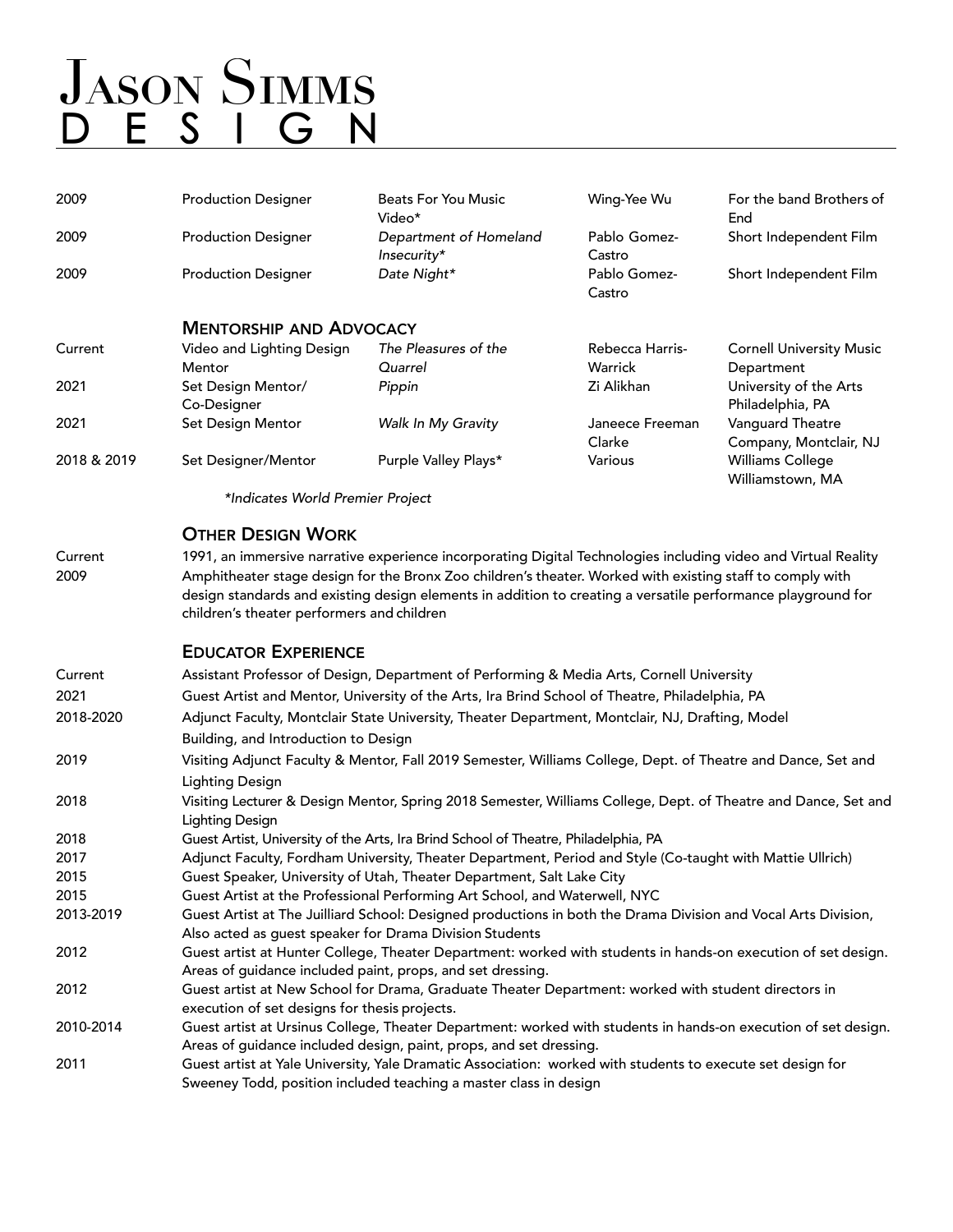| 2011      | Guest Speaker at Cornish College of the Arts, discussed graduate school, design process, life lessons for<br>recent graduates.                                                                             |
|-----------|------------------------------------------------------------------------------------------------------------------------------------------------------------------------------------------------------------|
| 2006-2009 | Graduate Assistantship, NYU, Tisch School of the Arts. Led undergraduate student crews in areas of paint,                                                                                                  |
|           | props, and carpentry. Advised undergraduate design students on practicum                                                                                                                                   |
| 2000-2001 | Teaching Assistant to beginning Drama Class, Carson High School, Carson City, NV                                                                                                                           |
| 1999-2000 | Director and teacher of elementary drama program for grades K-8 for Carson City Recreational Department,<br>Carson City, NV; developed curriculum and presented final performance with about 100 children. |
|           |                                                                                                                                                                                                            |

#### **SERVICE**

| Current   | Committee Co-Chair, The Programming and Curriculum Committee, Cornell Performing & Media Arts |
|-----------|-----------------------------------------------------------------------------------------------|
| 2020-2021 | Committee member, The Performance and Events Committee, Cornell Performing & Media Arts       |
| 2020      | Juror for the USITT Praque Quadrennial exhibition competition                                 |
| 2020      | Virtual Master Class Teacher for Carson City Youth Theatre, Carson City, NV                   |

#### AWARDS AND NOMINATIONS

| 2021 | Arthur C. And Molly Phelps Bean Faculty Fellowship; 1991, A Virtual Reality Documentary             |
|------|-----------------------------------------------------------------------------------------------------|
| 2020 | Cornell Council for the Arts Faculty Grant; The Bubble                                              |
| 2018 | Best Scenic Designer for a Musical, The Berkshire Record; Hair                                      |
| 2017 | Henry Hewes (American Theatre Wing) Award nomination for Set Design; Hamlet                         |
| 2016 | Barrymore nomination for Outstanding Set Design; Disgraced                                          |
| 2015 | Barrymore nomination for Outstanding Set Design; Ragtime                                            |
| 2015 | Barrymore nomination for Outstanding Set Design; Lost in Yonkers                                    |
| 2014 | Henry Hewes (American Theatre Wing) Award nomination for Set Design; the food was terrible          |
| 2014 | Broadway World Regional Connecticut Awards nomination for Set Design; The Hound of the Baskervilles |
|      |                                                                                                     |

2012 USITT Rising Star Award Recipient

#### IMPACT THROUGH PREMIER PLAY PUBLICATIONS

Joshua Conkel, *MilkMilkLemonade*, 2010, Playscripts, Inc. Samuel D. Hunter, *A Bright New Boise*, 2012, Samuel French Chad Beckim, *After, 2012*, Samuel French Joe Gilford, *Finks*, 2013, Dramatist Play Services Alena Smith, *The Bad Guys*, 2013, Dramatist Play Services Samuel D. Hunter, *The Whale*, 2014, Samuel French Sarah Ruhl, *Dear Elizabeth; A Play in Letters from Elizabeth Bishop to Robert Lowell and Back Again*, Morgan Gould & Erin Salvi, *The Downtown Anthology: 6 Hit Plays from New York's Downtown Theaters* (anthology), Playscripts, Inc. (Jen Silverman, Phoebe in Winter) Sarah Ruhl & Todd Almond, *Melancholy Play: A Chamber Musical*, 2015, Samuel French Samuel D. Hunter, *The Healing*, 2017, Samuel French Julia Jarcho, *Minor Theater: Three Plays*, 2017, 53rd State Press Frank Basloe, *Please Continue*, 2019, Dramatist Play Services Chiara Atik, *Five Times in One Night*, 2020, Dramatist Play Services Maria Striar & Michael Bulger, *Unusual Stories, Unusually Told: 7 Contemporary American Plays from Clubbed Thumb* (anthology), 2021, Methuen Drama, Bloomsbury (Kate E. Ryan, Dot)

#### **EDUCATION**

2006-2009 New York University, Tisch School of the Arts, Master of Fine Arts in Set Design 2001-2005 Cornish College of the Arts, Seattle, Washington, Bachelor of Fine Arts in Set and Costume Design (magna cum laude)